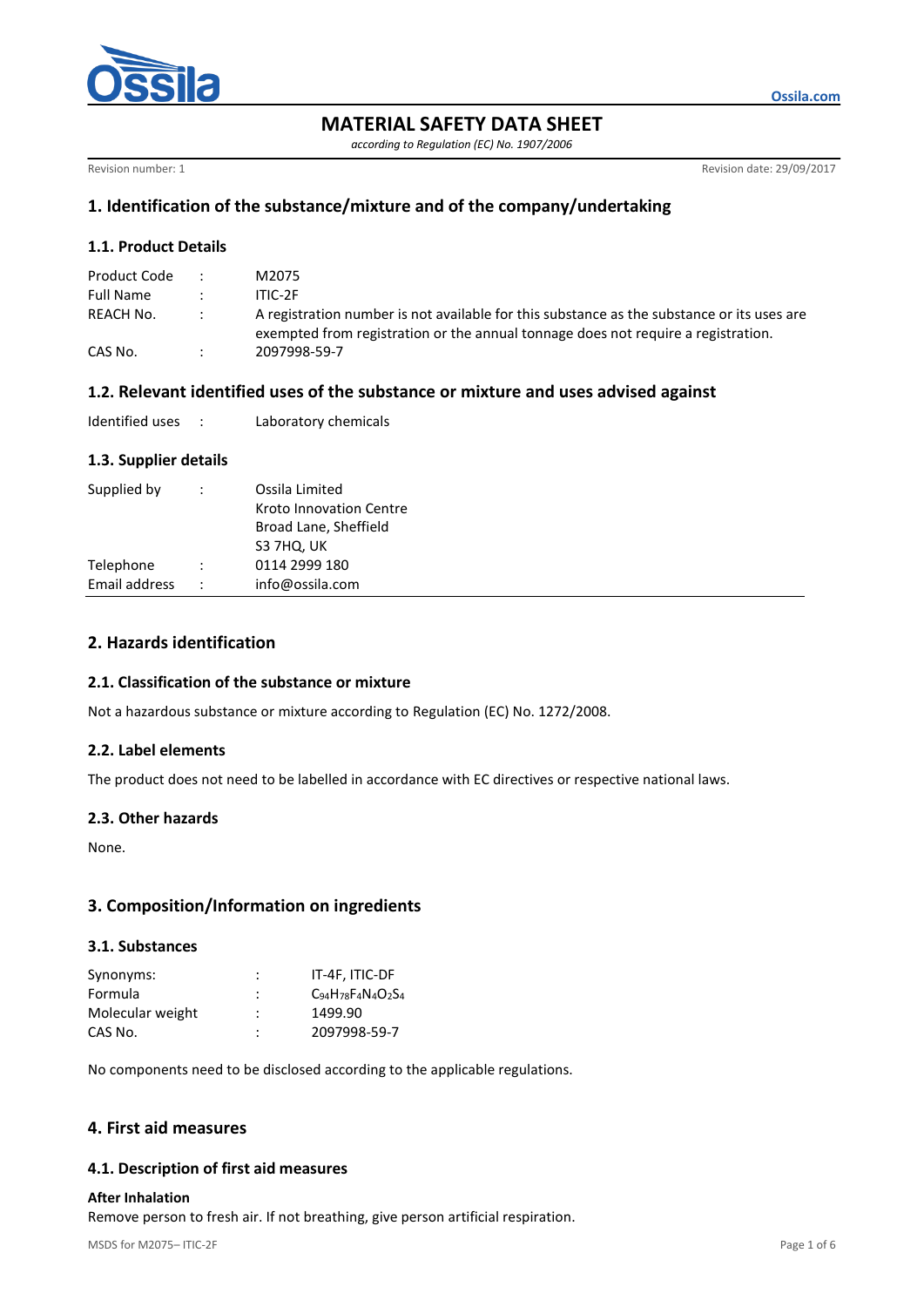#### **After skin contact** Wash with soap and water.

**After eye contact** Flush with copious amounts of water as a precaution.

**After Ingestion** Rinse out mouth with water.

# **4.2. Most important symptoms and effects, both acute and delayed**

The most important known symptoms and effects are described in section 11.

# **4.3. Indication of any immediate medical attention and special treatment needed**

No data available.

# **5. Fire fighting**

### **5.1. Extinguishing media**

**Suitable extinguishing media**: Dry chemical, alcohol-resistant foam, carbon dioxide or water spray. Consult with local fire authorities before attempting large scale fire-fighting operations.

### **5.2. Special hazards arising from the substance of mixture**

**Hazardous combustion products:** Carbon oxides, nitrogen oxides, sulfur oxides, hydrogen fluorides.

### **5.3. Advice for firefighters**

Wear a self-contained breathing apparatus if necessary. During a fire, irritating and highly toxic gases and vapours may be generated by thermal decomposition.

## **6. Accidental release measures**

#### **6.1. Personal precautions, protective equipment and emergency procedures**

Wear personal protective equipment (section 8). Avoid dust formation. Ensure room is well ventilated.

#### **6.2. Environmental precautions**

Do not let product enter drains.

#### **6.3. Containment and cleaning**

Contain and clean up spill if safe to do so using an electrically protected vacuum cleaner or by wet-brushing. Dispose of dry waste in closed container for proper disposal according to local regulations.

# **7. Handling and storage**

#### **7.1. Precautions for safe handling**

Avoid formation of dust and aerosols. Provide exhaust ventilation in places where dust is formed.

#### **7.2. Conditions for safe storage, including any incompatibilities**

Store in a cool, dry and well-ventilated place inside of a tightly sealed container. Reseal containers that have been opened and keep upright to prevent leakage.

**Quality-related information:** Product is light-sensitive. Store in the dark.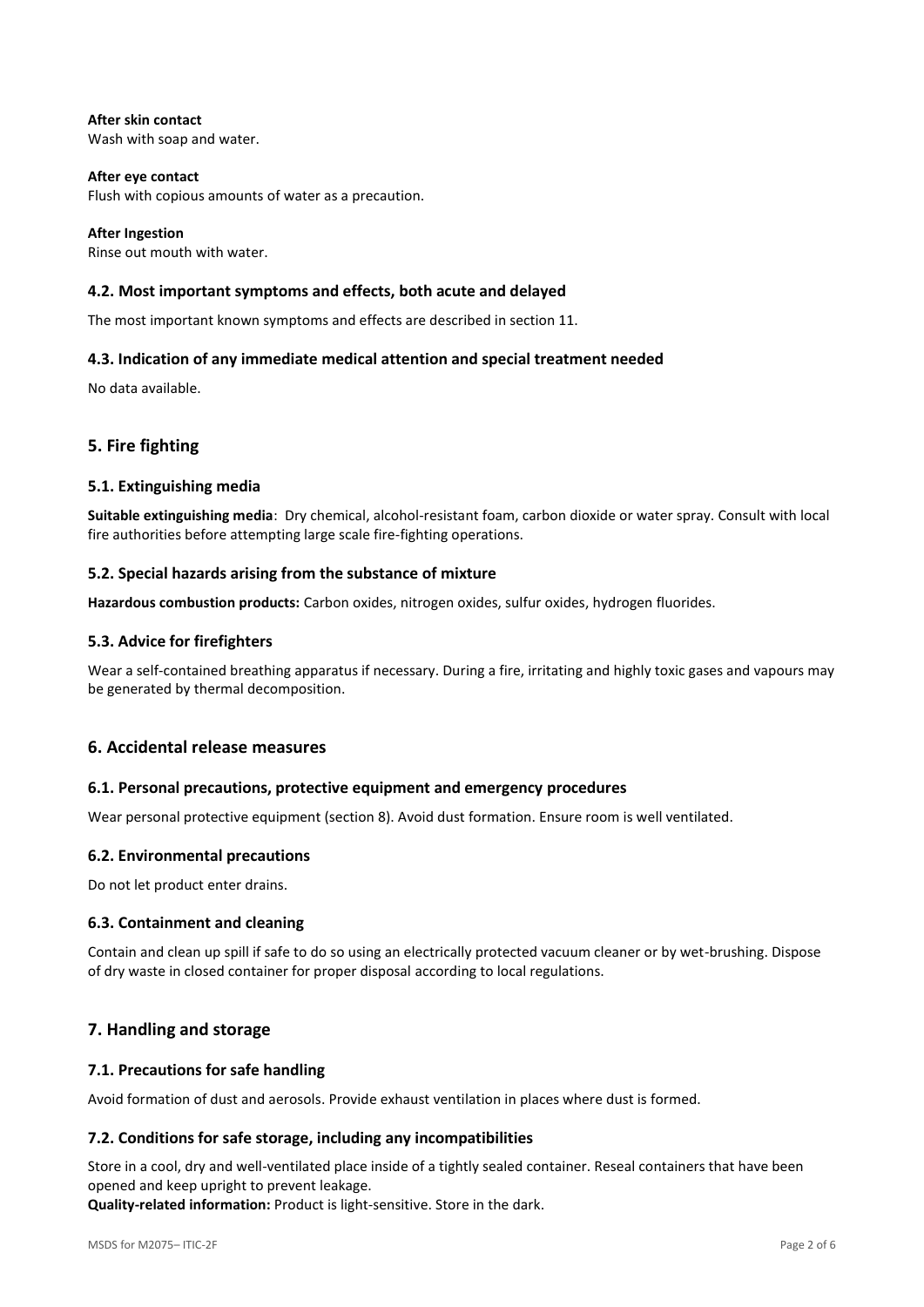### **7.3. Specific end uses**

Use in laboratories.

# **8. Exposure controls / Personal protection**

#### **8.1. Control parameters**

#### **Components with workplace control parameters**

Contains no substances with occupational exposure limit values.

### **Biological occupational exposure limits**

This product does not contain any hazardous materials with biological limits.

#### **8.2. Exposure controls**

#### **Engineering measures**

Handle in accordance with good industrial engineering/laboratory practices for hygiene and safety. Ensure eyewash stations and safety showers are close to the laboratory workstation. Ensure good general ventilation is present when handling the product.

#### **Personal protective equipment**

**Eyes:** Wear safety glasses with side-shields conforming to appropriate government standards such as NOISH (US) or EN166 (EU).

**Skin**: Handle with appropriate gloves and use proper glove removal technique to avoid skin contact. Dispose of gloves in accordance with applicable laws. Wash and dry hands.

The selected protective gloves must satisfy the specifications of EU Directive 89/686/EEC and the standard EN 374 derived from it.

**Clothing:** Wear complete suit protecting against chemicals; the type of equipment should be appropriate for the concentration and amount of dangerous substance used.

**Respirators:** Where protection from nuisance dusts is needed, use type N95 (US) or type P1 (EN 143) dust masks or those approved under appropriate government standards such as NIOSH (US) or CEN (EU).

#### **General hygiene measures**

Wash thoroughly after handling. Wash contaminated clothing before reuse.

## **9. Physical and chemical properties**

#### **9.1. Information on basic physical and chemical properties**

| ٠         |                                            |
|-----------|--------------------------------------------|
| $\bullet$ | Dark Blue powder/crystals                  |
| ٠         | No data available                          |
| ٠         | No data available                          |
| ٠         | No data available                          |
| ٠         | No data available                          |
|           | No data available                          |
| ٠         | No data available                          |
| ٠         | No data available                          |
| ٠         | No data available                          |
| ٠         | No data available                          |
| ٠         | No data available                          |
| ٠         | No data available                          |
| ٠         | No data available                          |
|           | Chloroform, chlorobenzene, dichlorobenzene |
|           |                                            |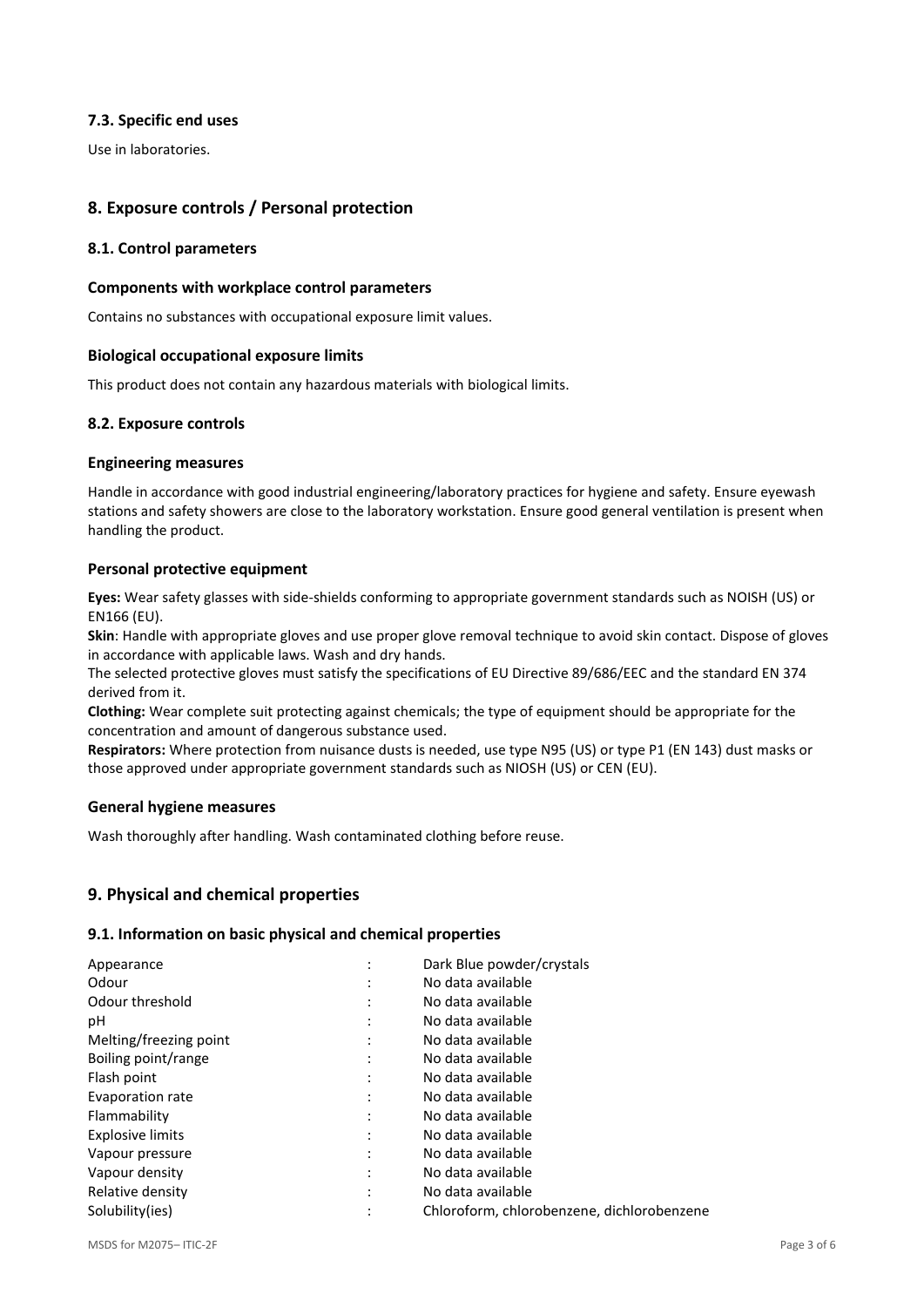| Partition coefficient: n-octanol/water | $\ddot{\cdot}$ | No data available |
|----------------------------------------|----------------|-------------------|
| Autoignition temperature               |                | No data available |
| Decomposition temperature              |                | No data available |
| Viscosity                              |                | No data available |
| Explosive properties                   | ÷              | No data available |
| Oxidising properties                   |                | No data available |

#### **9.2. Other safety information**

No data available.

## **10. Stability and reactivity**

#### **10.1 Reactivity**

No data available.

#### **10.2. Chemical stability**

Stable under normal temperatures and pressures under recommended storage conditions.

#### **10.3. Possibility of hazardous reactions**

No data available.

#### **10.4. Conditions to avoid**

No data available.

#### **10.5. Incompatible materials**

Strong oxidising agents.

#### **10.6. Hazardous decomposition products**

No known hazardous decomposition products.

### **11. Toxicological information**

#### **11.1. Information on toxicological effects**

**Acute toxicity** No data available. **Skin corrosion/irritation** No data available. **Serious eye damage/eye irritation** No data available. **Respiratory or skin sensitization** No data available. **Germ cell mutagenicity** No data available. **Carcinogenicity** No data available. **Reproductive toxicity** No data available. **Specific target organ toxicity - single exposure** No data available. **Specific target organ toxicity - repeated exposure** No data available.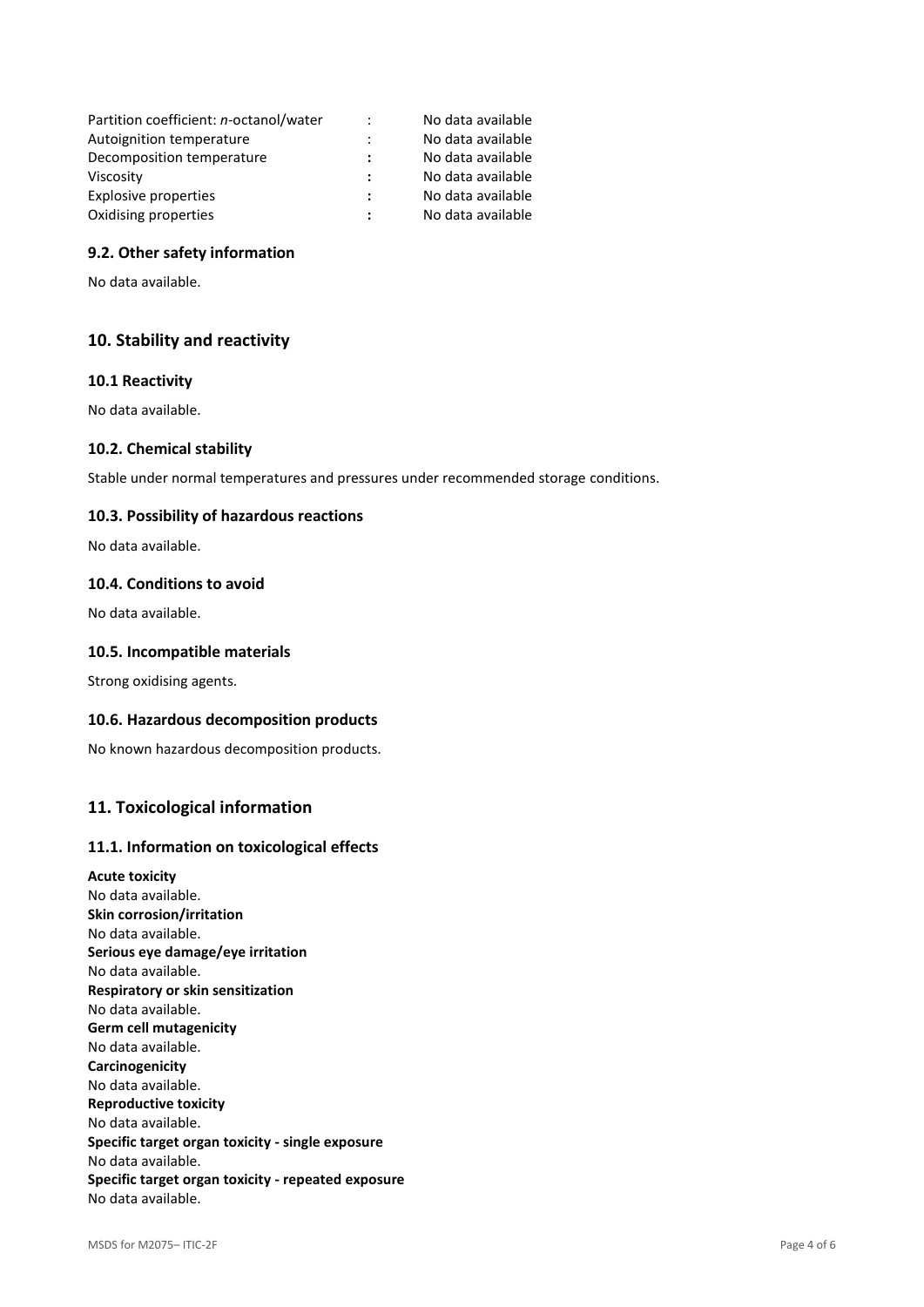**Aspiration hazard** No data available. **Routes of exposure** Eye contact, ingestion, inhalation, skin contact. **Signs and Symptoms of Exposure** No data available.

To the best of our knowledge, the chemical, physical, and toxicological properties have not been thoroughly investigated.

# **12. Ecological information**

### **12.1. Toxicity**

No data available.

#### **12.2. Persistence and degradability**

No data available.

#### **12.3. Bioaccumulative potential**

No data available.

### **12.4. Mobility in soil**

No data available.

#### **12.5. Results of PBT and vPvB assessment**

PBT/vPvB assessment not available as chemical safety assessment not required/not conducted.

#### **12.6. Other adverse effects**

No data available.

## **13. Disposal**

#### **13.1. Waste treatment methods**

#### **Product**

Burn in a chemical incinerator equipped with an afterburner and scrubber. Observe all federal, state and local environmental regulations and directives on waste and hazardous waste. Offer surplus material to a licensed professional waste disposal professional.

#### **Contaminated packaging**

Dispose of as unused product.

## **14. Transport**

Non-hazardous for road, air and sea transport.

**IATA:** Not regulated as a hazardous material. **IMO:** Not regulated as a hazardous material. **RID/ADR:** Not regulated as a hazardous material.